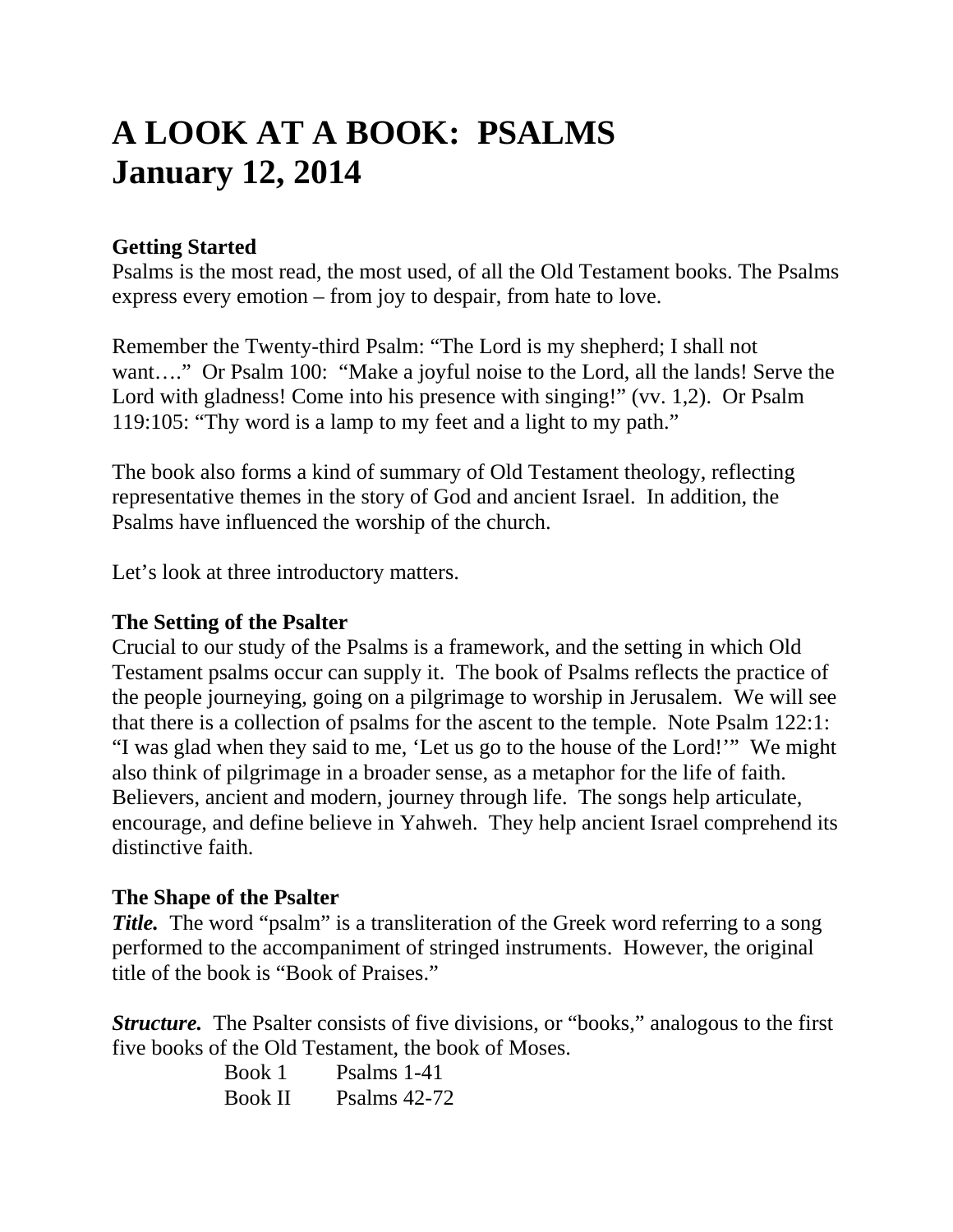| <b>Book III</b> | <b>Psalms</b> 73-89 |
|-----------------|---------------------|
| <b>Book IV</b>  | Psalms 90-106       |
| <b>Book V</b>   | Psalms 107-150      |

*Superscriptions.* Of the 150 psalms, 116 have superscriptions, brief titles written just above the text. Most scholars agree that superscriptions are not original to the text but were added in the process of compiling the Psalter. The superscriptions vary but often contain three elements:

 1. *Liturgical collections.* "Psalm of David," "Psalm of Asaph," or "Psalm of the Sons of Korah," indicating the liturgical collection from which the psalm came.

 2. *Technical terms related to use in worship*. Psalm 59 is a Miktam (golden poem) of David, and its superscription includes instructions to the choirmaster. The phrase "according to Do Not Destroy" apparently refers to the tune used to accompany the psalm.

 3. *Historical notes*. The superscription of Psalm 59 says, "A Miktam of David, when Saul sent men to watch his house in order to kill him." These historical notes help the reader envision the psalm's impact in a particular setting in a representative person's life.

Psalm 57's superscription has all three elements: "To the choirmaster: according to Do Not Destroy [technical terms for use in worship.] A Miktam of David [liturgical collection], when he fled from Saul, in the cave [historical note]."

*Collections.* Collections in the Psalter are:

| <b>Davidic Collections</b>                                 | Psalms 3-41; 51-72; 138-145 |
|------------------------------------------------------------|-----------------------------|
| <b>Korahite Collections</b>                                | Psalms 42-49; 84-85; 87-88  |
| <b>Elohistic Collection</b>                                | Psalms 42-83                |
| <b>Asaphite Collection</b>                                 | <b>Psalms</b> 73-83         |
| Psalms on the Kingship of God                              | Psalms 93-100               |
| A Collection of Psalms of Praise                           | Psalms 103-107              |
| Songs of Ascents                                           | Psalms 120-134              |
| (perhaps on ascent, pilgrimage, to the temple for worship) |                             |
| Hallelujah Psalms                                          | Psalms 111-118; 146-150     |
| (beginning/ending with "hallelujah" [Praise the Lord])     |                             |

The tradition relating David to the Psalms is strong and unmistakable in the Old Testament (1 Samuel 16; 2 Samuel 1; 22; 23; 1 Chronicles 16; 25; Amos 6). Perhaps we should say that David was the patron of the primary sponsor of psalmody in ancient Israel.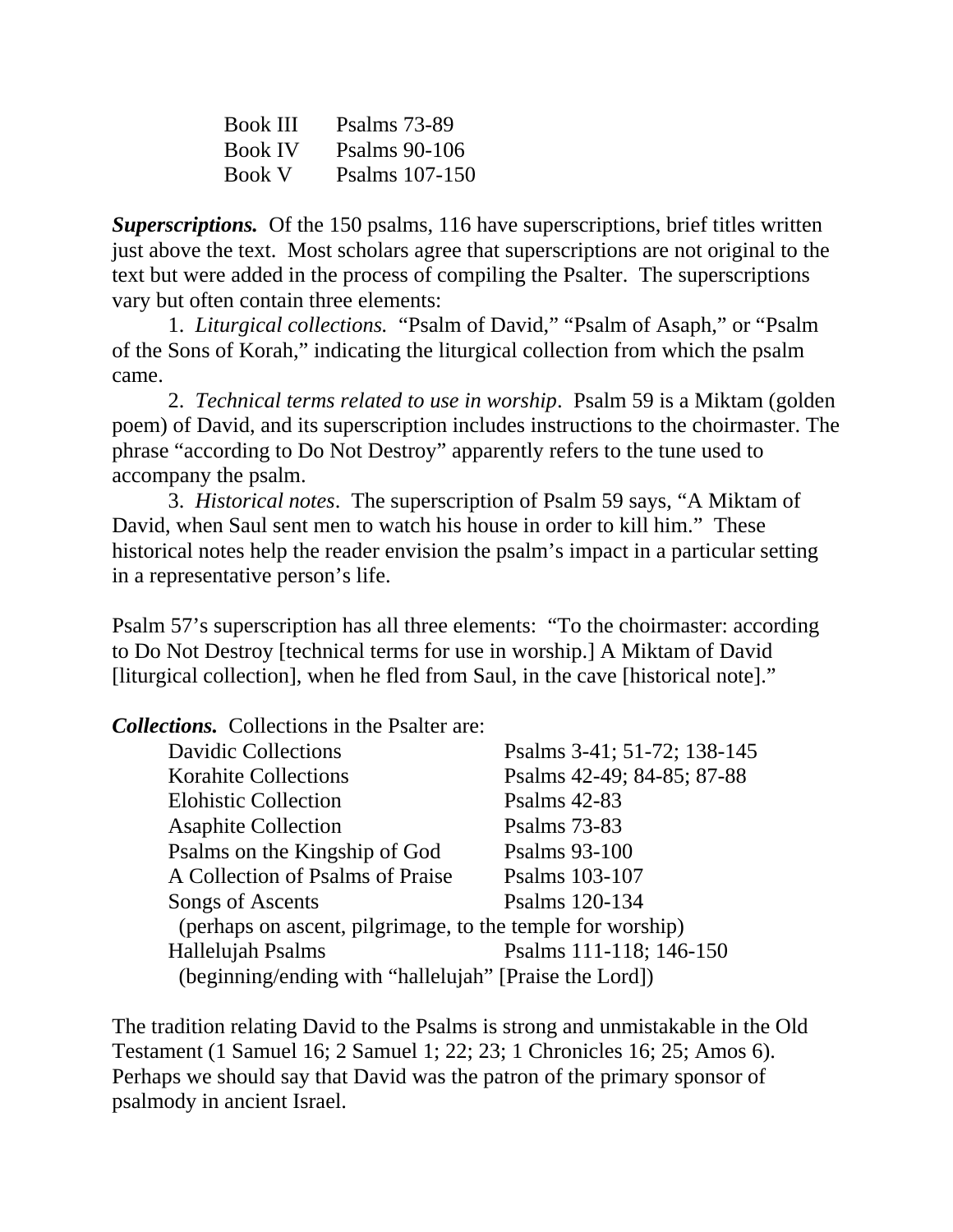The core of the Psalter is the Davidic collections (Psalms 3-41; 51-72; 138-145), texts which are most often cries for help in the midst of crisis and which come from an individual rather than from the whole community. The psalms of the Sons of Korah (Psalms 42-49; 84-85; 87-88) and the psalms of Asaph (Psalms 73-83) include more community psalms.

# **The Poetry of the Psalter**

*1. Synonymous parallelism.* The second line enhances the thought of the first by way of a closely related statement: What is man that thou art mindful of him, and the son of man that thou dost care for him? (Psalm 8:4)

*2. Antithetic parallelism.* The second line may complete a thought by presenting a contrast to the first line: For the wicked shall be cut off; but those who wait for the Lord shall possess the land. (Psalm 37:9)

*3. Stair-step parallelism.* The second line may continue the thought of the first and take it a step further: For the Lord is a great God, and a great King above all gods. (Psalm 95:3)

# **A Classification of the Psalms**

| <b>Praise</b>                                                           |
|-------------------------------------------------------------------------|
| A. General Hymns                                                        |
| 29, 33, 68, 100, 103, 105, 111, 113, 114, 115, 117, 134, 135, 139, 145, |
| 146, 147, 149, 150                                                      |
| <b>B.</b> Creation Psalms                                               |
| 8, 19, 65, 104, 148                                                     |
| C. Enthronement Psalms                                                  |
| 47, 93, 95, 96, 97, 98, 99                                              |
| D. Zion Psalms                                                          |
| 46, 48, 76, 84, 87, 122                                                 |
| E. Entrance Liturgies                                                   |
| 15, 24                                                                  |
| F. Hymns with Prophetic Warnings                                        |
| 50, 81, 82                                                              |
| G. Trust Psalms                                                         |
| 23, 91, 121, 125, 131                                                   |
|                                                                         |